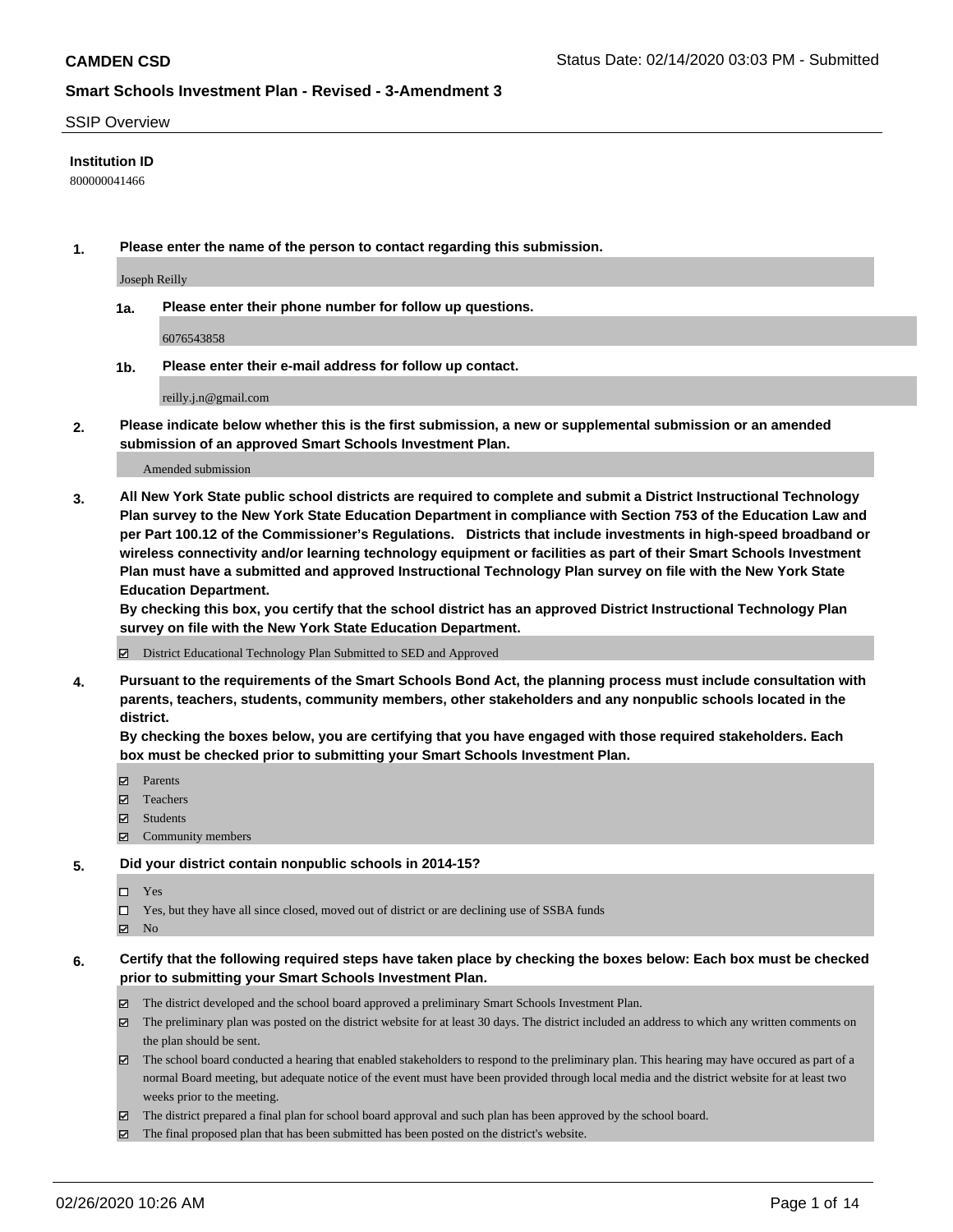SSIP Overview

**6a. Please upload the proposed Smart Schools Investment Plan (SSIP) that was posted on the district's website, along with any supporting materials. Note that this should be different than your recently submitted Educational Technology Survey. The Final SSIP, as approved by the School Board, should also be posted on the website and remain there during the course of the projects contained therein.**

Final Smart Schools Bond Investment Plans 2016-2019.pdf

**6b. Enter the webpage address where the final Smart Schools Investment Plan is posted. The Plan should remain posted for the life of the included projects.**

http://www.camdenschools.org/districtpage.cfm?pageid=1365

**7. Please enter an estimate of the total number of students and staff that will benefit from this Smart Schools Investment Plan based on the cumulative projects submitted to date.**

2,500

**8. An LEA/School District may partner with one or more other LEA/School Districts to form a consortium to pool Smart Schools Bond Act funds for a project that meets all other Smart School Bond Act requirements. Each school district participating in the consortium will need to file an approved Smart Schools Investment Plan for the project and submit a signed Memorandum of Understanding that sets forth the details of the consortium including the roles of each respective district.**

 $\Box$  The district plans to participate in a consortium to partner with other school district(s) to implement a Smart Schools project.

### **9. Please enter the name and 6-digit SED Code for each LEA/School District participating in the Consortium.**

| Partner LEA/District | <b>ISED BEDS Code</b> |
|----------------------|-----------------------|
| (No Response)        | (No Response)         |

## **10. Please upload a signed Memorandum of Understanding with all of the participating Consortium partners.**

(No Response)

#### **11. Your district's Smart Schools Bond Act Allocation is:**

\$2,834,336

#### **12. Final 2014-15 BEDS Enrollment to calculate Nonpublic Sharing Requirement**

|            | Public Enrollment | Nonpublic Enrollment | Total Enrollment | l Nonpublic Percentage |
|------------|-------------------|----------------------|------------------|------------------------|
| Enrollment | 2,167             |                      | .167.00          | 0.00                   |

**13. This table compares each category budget total, as entered in that category's page, to the total expenditures listed in the category's expenditure table. Any discrepancies between the two must be resolved before submission.**

|                                          | Sub-Allocations | <b>Expenditure Totals</b> | Difference |
|------------------------------------------|-----------------|---------------------------|------------|
| <b>School Connectivity</b>               | 0.00            | 0.00                      | 0.00       |
| Connectivity Projects for<br>Communities | 0.00            | 0.00                      | 0.00       |
| Classroom Technology                     | $-54,979.00$    | $-54,979.00$              | 0.00       |
| Pre-Kindergarten Classrooms              | 0.00            | 0.00                      | 0.00       |
| Replace Transportable<br>Classrooms      | 0.00            | 0.00                      | 0.00       |
| <b>High-Tech Security Features</b>       | 54,956.00       | 54,956.00                 | 0.00       |
| Nonpublic Loan                           | 0.00            | 0.00                      | 0.00       |
| Totals:                                  |                 |                           |            |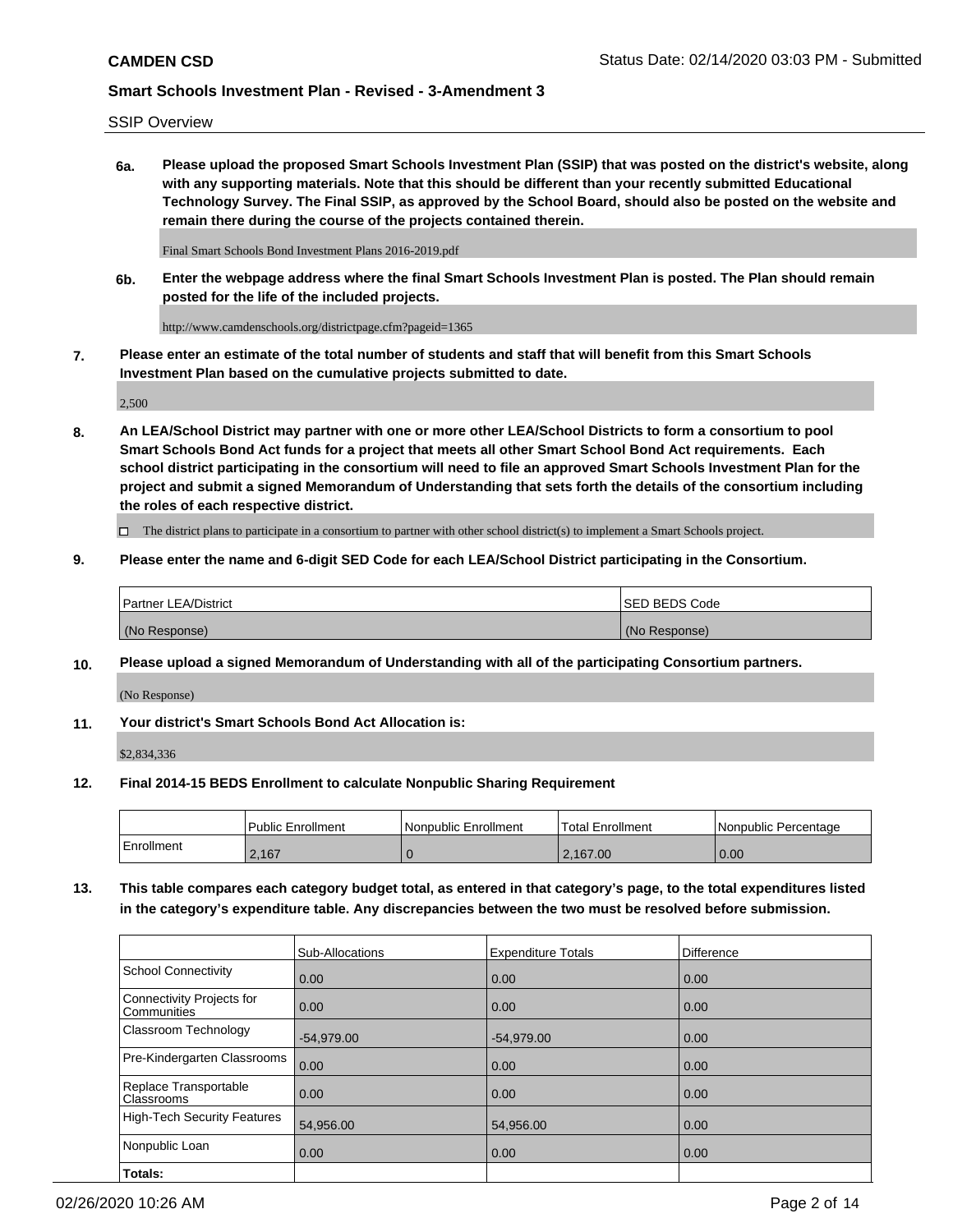SSIP Overview

| Allocations<br>Sub<br>. <i>.</i> | Totals<br>Expenditure | r<br>Difference |
|----------------------------------|-----------------------|-----------------|
| $\sim$<br>-20                    | n <sub>n</sub><br>-23 | 0               |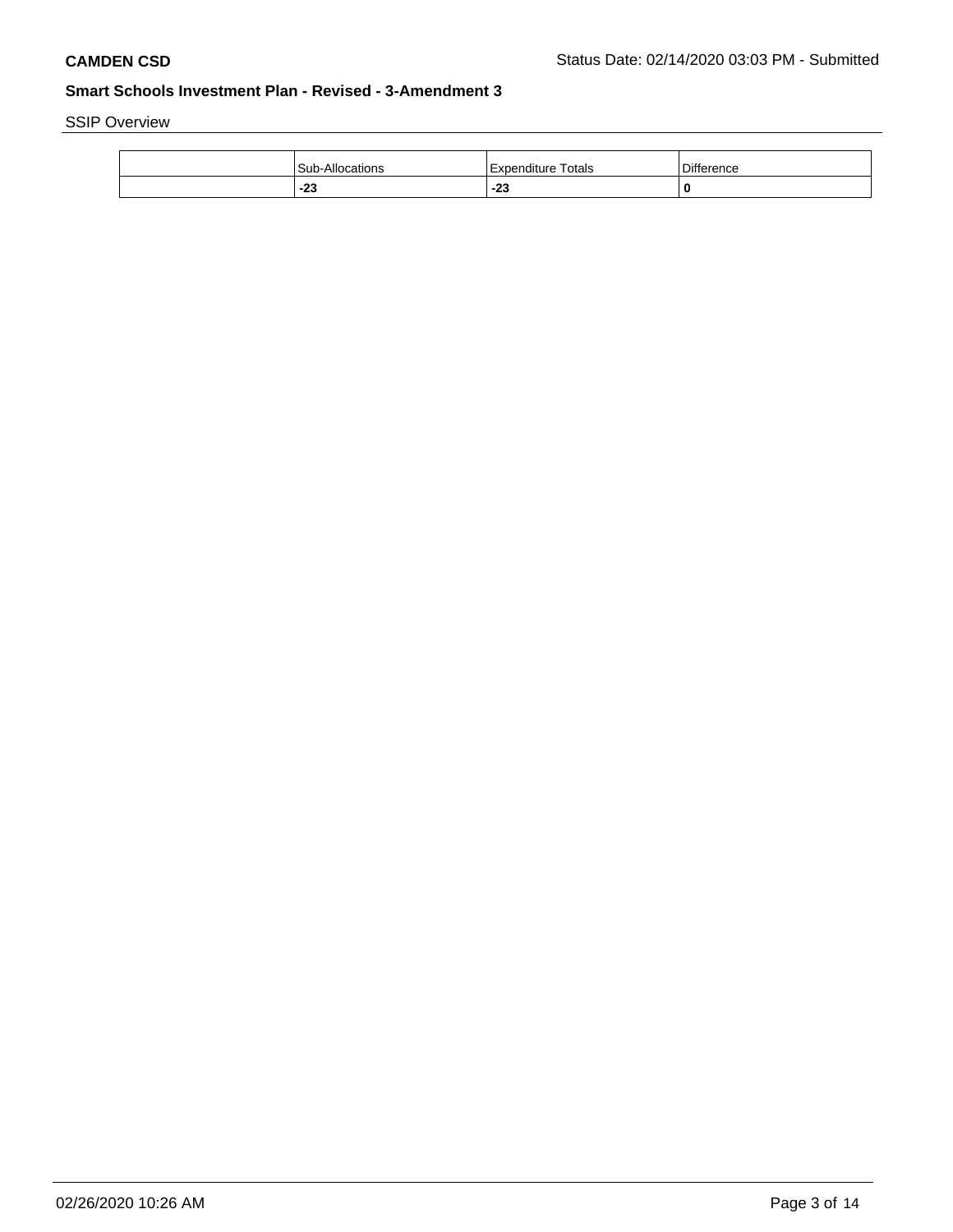School Connectivity

- **1. In order for students and faculty to receive the maximum benefit from the technology made available under the Smart Schools Bond Act, their school buildings must possess sufficient connectivity infrastructure to ensure that devices can be used during the school day. Smart Schools Investment Plans must demonstrate that:**
	- **• sufficient infrastructure that meets the Federal Communications Commission's 100 Mbps per 1,000 students standard currently exists in the buildings where new devices will be deployed, or**
	- **• is a planned use of a portion of Smart Schools Bond Act funds, or**
	- **• is under development through another funding source.**

**Smart Schools Bond Act funds used for technology infrastructure or classroom technology investments must increase the number of school buildings that meet or exceed the minimum speed standard of 100 Mbps per 1,000 students and staff within 12 months. This standard may be met on either a contracted 24/7 firm service or a "burstable" capability. If the standard is met under the burstable criteria, it must be:**

**1. Specifically codified in a service contract with a provider, and**

**2. Guaranteed to be available to all students and devices as needed, particularly during periods of high demand, such as computer-based testing (CBT) periods.**

**Please describe how your district already meets or is planning to meet this standard within 12 months of plan submission.**

(No Response)

**1a. If a district believes that it will be impossible to meet this standard within 12 months, it may apply for a waiver of this requirement, as described on the Smart Schools website. The waiver must be filed and approved by SED prior to submitting this survey.**

 $\Box$  By checking this box, you are certifying that the school district has an approved waiver of this requirement on file with the New York State Education Department.

**2. Connectivity Speed Calculator (Required). If the district currently meets the required speed, enter "Currently Met" in the last box: Expected Date When Required Speed Will be Met.**

|                  | l Number of     | Required Speed | Current Speed in | <b>Expected Speed</b> | <b>Expected Date</b>                |
|------------------|-----------------|----------------|------------------|-----------------------|-------------------------------------|
|                  | <b>Students</b> | l in Mbps      | <b>Mbps</b>      | to be Attained        | When Required                       |
|                  |                 |                |                  |                       | Within 12 Months ISpeed Will be Met |
| Calculated Speed | (No Response)   | 0.00           | (No Response)    | (No Response)         | (No Response)                       |

**3. Describe how you intend to use Smart Schools Bond Act funds for high-speed broadband and/or wireless connectivity projects in school buildings.**

(No Response)

**4. Describe the linkage between the district's District Instructional Technology Plan and how the proposed projects will improve teaching and learning. (There should be a link between your response to this question and your responses to Question 1 in Section IV - NYSED Initiatives Alignment: "Explain how the district use of instructional technology will serve as a part of a comprehensive and sustained effort to support rigorous academic standards attainment and performance improvement for students."** 

**Your answer should also align with your answers to the questions in Section II - Strategic Technology Planning and the associated Action Steps in Section III - Action Plan.)**

(No Response)

**5. If the district wishes to have students and staff access the Internet from wireless devices within the school building, or in close proximity to it, it must first ensure that it has a robust Wi-Fi network in place that has sufficient bandwidth to meet user demand.**

**Please describe how you have quantified this demand and how you plan to meet this demand.**

(No Response)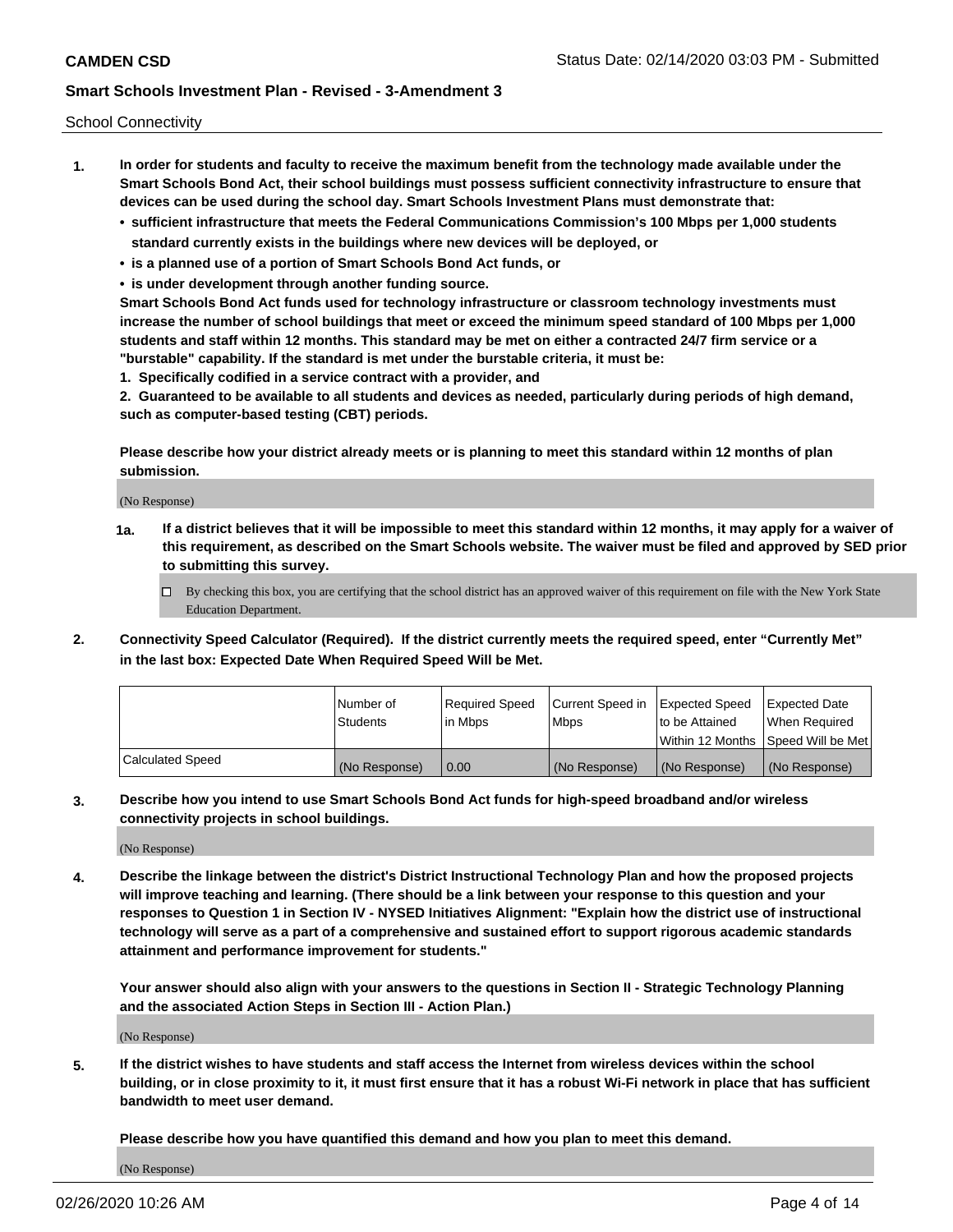School Connectivity

**6. Smart Schools plans with any expenditures in the School Connectivity category require a project number from the Office of Facilities Planning. Districts must submit an SSBA LOI and receive project numbers prior to submitting the SSIP. As indicated on the LOI, some projects may be eligible for a streamlined review and will not require a building permit.**

**Please indicate on a separate row each project number given to you by the Office of Facilities Planning.**

| <b>Project Number</b> |  |
|-----------------------|--|
| (No Response)         |  |

**7. Certain high-tech security and connectivity infrastructure projects may be eligible for an expedited review process as determined by the Office of Facilities Planning.**

## **Was your project deemed eligible for streamlined review?**

(No Response)

## **8. Include the name and license number of the architect or engineer of record.**

| Name          | License Number |
|---------------|----------------|
| (No Response) | (No Response)  |

### **9. Public Expenditures – Loanable (Counts toward the nonpublic loan calculation)**

| Select the allowable expenditure type.<br>Repeat to add another item under each type. | <b>PUBLIC</b> Items to be<br>l Purchased | Quantity         | l Cost Per Item  | <b>Total Cost</b> |
|---------------------------------------------------------------------------------------|------------------------------------------|------------------|------------------|-------------------|
| (No Response)                                                                         | (No Response)                            | (No<br>Response) | (No<br>Response) | 0.00              |
|                                                                                       |                                          | 0                | 0.00             |                   |

## **10. Public Expenditures – Non-Loanable (Does not count toward nonpublic loan calculation)**

| Select the allowable expenditure<br>type.<br>Repeat to add another item under<br>each type. | <b>PUBLIC</b> Items to be purchased | Quantity      | Cost per Item | <b>Total Cost</b> |
|---------------------------------------------------------------------------------------------|-------------------------------------|---------------|---------------|-------------------|
| (No Response)                                                                               | (No Response)                       | (No Response) | (No Response) | 0.00              |
|                                                                                             |                                     |               | 0.00          |                   |

#### **11. Final 2014-15 BEDS Enrollment to calculate Nonpublic Sharing Requirement (no changes allowed.)**

|            | Public Enrollment | l Nonpublic Enrollment | <b>Total Enrollment</b> | Nonpublic Percentage |
|------------|-------------------|------------------------|-------------------------|----------------------|
| Enrollment | 2.167             |                        | 2.167.00                | 0.00                 |

### **12. Total Public Budget - Loanable (Counts toward the nonpublic loan calculation)**

|                                                      | Public Allocations | <b>Estimated Nonpublic Loan</b><br>Amount | Estimated Total Sub-Allocations |
|------------------------------------------------------|--------------------|-------------------------------------------|---------------------------------|
| Network/Access Costs                                 | (No Response)      | $-0.00$                                   | 0.00                            |
| School Internal Connections and<br><b>Components</b> | (No Response)      | $-0.00$                                   | 0.00                            |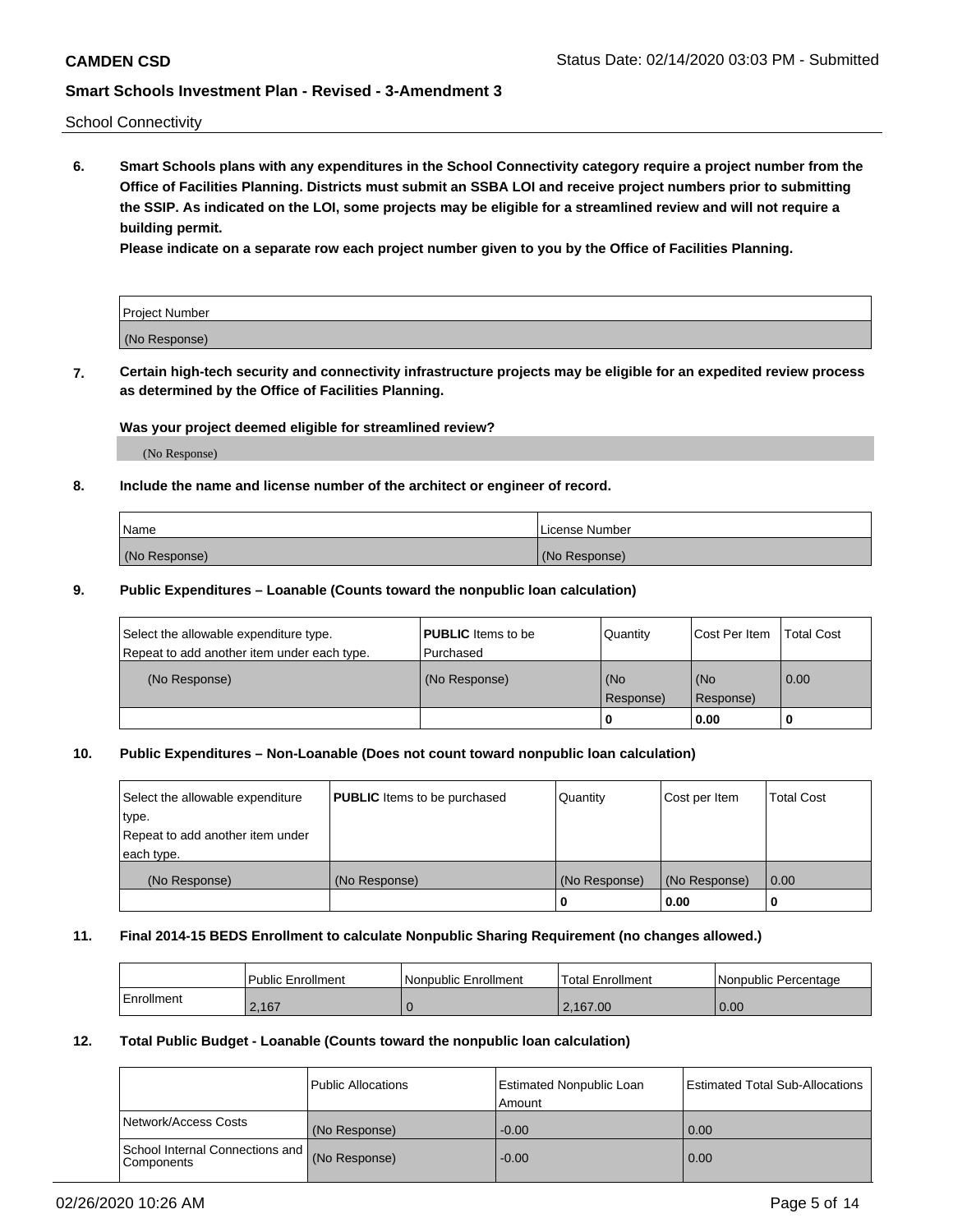School Connectivity

|         | Public Allocations | <b>Estimated Nonpublic Loan</b><br>Amount | <b>Estimated Total Sub-Allocations</b> |
|---------|--------------------|-------------------------------------------|----------------------------------------|
| l Other | (No Response)      | $-0.00$                                   | 0.00                                   |
| Totals: | 0.00               | 0                                         |                                        |

# **13. Total Public Budget – Non-Loanable (Does not count toward the nonpublic loan calculation)**

|                                                   | Sub-<br>Allocation |
|---------------------------------------------------|--------------------|
| Network/Access Costs                              | (No Response)      |
| <b>Outside Plant Costs</b>                        | (No Response)      |
| <b>School Internal Connections and Components</b> | (No Response)      |
| <b>Professional Services</b>                      | (No Response)      |
| Testing                                           | (No Response)      |
| <b>Other Upfront Costs</b>                        | (No Response)      |
| <b>Other Costs</b>                                | (No Response)      |
| Totals:                                           | 0.00               |

# **14. School Connectivity Totals**

|                          | Total Sub-Allocations |
|--------------------------|-----------------------|
| Total Loanable Items     | 0.00                  |
| Total Non-Ioanable Items | 0.00                  |
| Totals:                  | 0                     |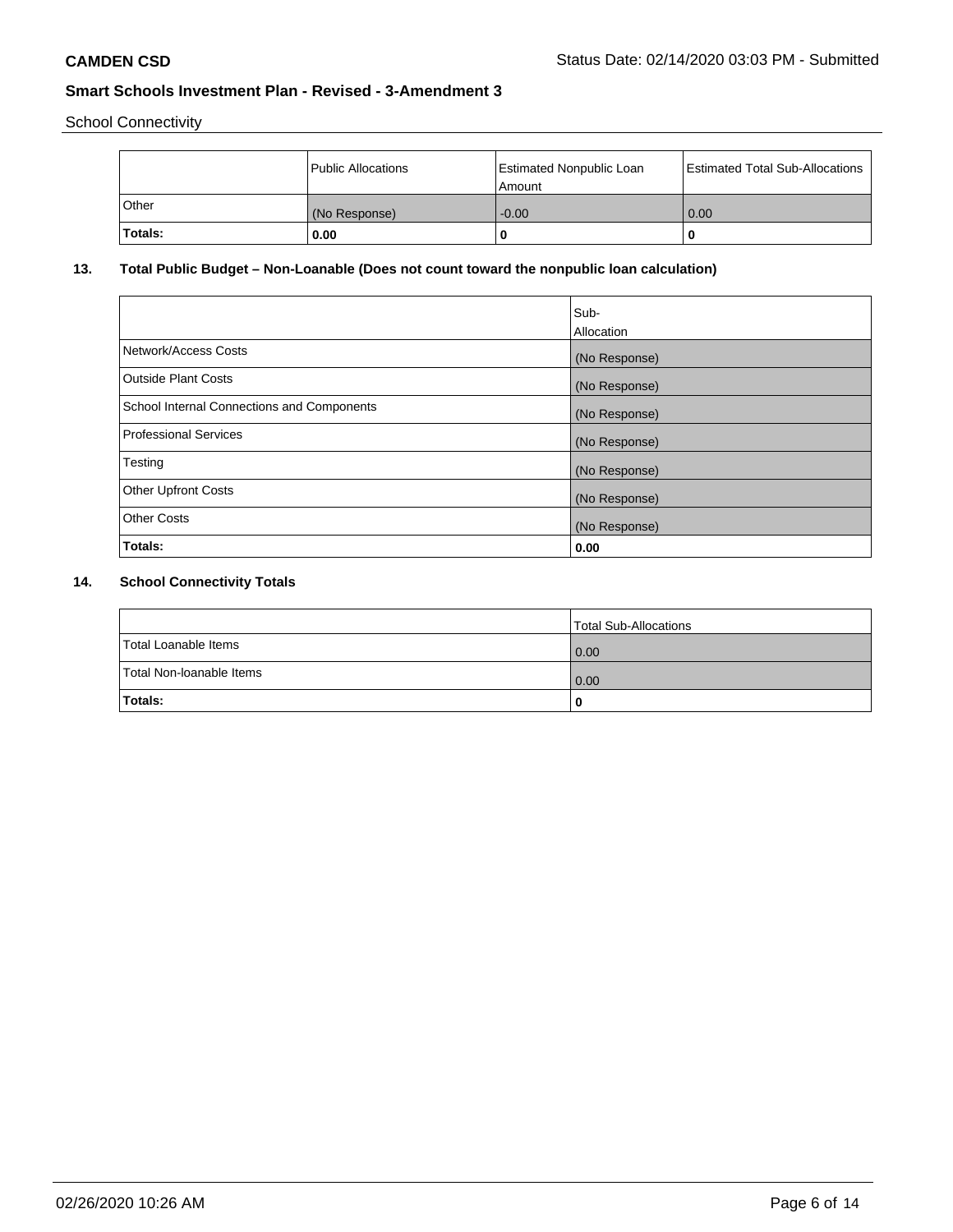Community Connectivity (Broadband and Wireless)

**1. Describe how you intend to use Smart Schools Bond Act funds for high-speed broadband and/or wireless connectivity projects in the community.**

(No Response)

**2. Please describe how the proposed project(s) will promote student achievement and increase student and/or staff access to the Internet in a manner that enhances student learning and/or instruction outside of the school day and/or school building.**

(No Response)

**3. Community connectivity projects must comply with all the necessary local building codes and regulations (building and related permits are not required prior to plan submission).**

 $\Box$  I certify that we will comply with all the necessary local building codes and regulations.

**4. Please describe the physical location of the proposed investment.**

(No Response)

**5. Please provide the initial list of partners participating in the Community Connectivity Broadband Project, along with their Federal Tax Identification (Employer Identification) number.**

| <b>Project Partners</b> | l Federal ID # |
|-------------------------|----------------|
| (No Response)           | (No Response)  |

**6. Please detail the type, quantity, per unit cost and total cost of the eligible items under each sub-category.**

| Select the allowable expenditure | Item to be purchased | Quantity      | Cost per Item | <b>Total Cost</b> |
|----------------------------------|----------------------|---------------|---------------|-------------------|
| type.                            |                      |               |               |                   |
| Repeat to add another item under |                      |               |               |                   |
| each type.                       |                      |               |               |                   |
| (No Response)                    | (No Response)        | (No Response) | (No Response) | 0.00              |
|                                  |                      | o             | 0.00          |                   |

**7. If you are submitting an allocation for Community Connectivity, complete this table.**

**Note that the calculated Total at the bottom of the table must equal the Total allocation for this category that you entered in the SSIP Overview overall budget.**

|                                    | Sub-Allocation |
|------------------------------------|----------------|
| Network/Access Costs               | (No Response)  |
| <b>Outside Plant Costs</b>         | (No Response)  |
| <b>Tower Costs</b>                 | (No Response)  |
| <b>Customer Premises Equipment</b> | (No Response)  |
| <b>Professional Services</b>       | (No Response)  |
| Testing                            | (No Response)  |
| <b>Other Upfront Costs</b>         | (No Response)  |
| <b>Other Costs</b>                 | (No Response)  |
| Totals:                            | 0.00           |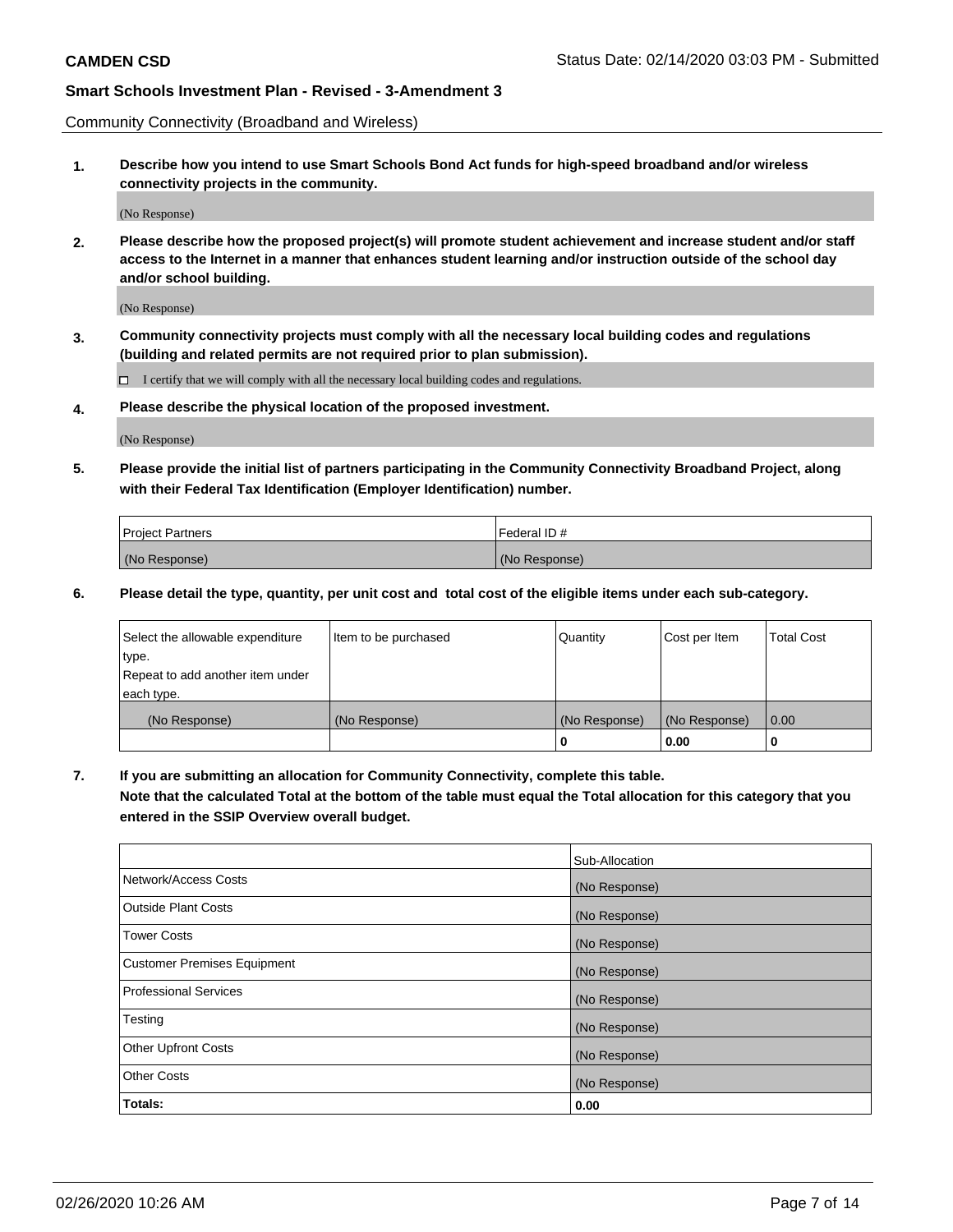## Classroom Learning Technology

**1. In order for students and faculty to receive the maximum benefit from the technology made available under the Smart Schools Bond Act, their school buildings must possess sufficient connectivity infrastructure to ensure that devices can be used during the school day. Smart Schools Investment Plans must demonstrate that sufficient infrastructure that meets the Federal Communications Commission's 100 Mbps per 1,000 students standard currently exists in the buildings where new devices will be deployed, or is a planned use of a portion of Smart Schools Bond Act funds, or is under development through another funding source. Smart Schools Bond Act funds used for technology infrastructure or classroom technology investments must increase the number of school buildings that meet or exceed the minimum speed standard of 100 Mbps per 1,000 students and staff within 12 months. This standard may be met on either a contracted 24/7 firm service or a**

- **"burstable" capability. If the standard is met under the burstable criteria, it must be:**
- **1. Specifically codified in a service contract with a provider, and**

**2. Guaranteed to be available to all students and devices as needed, particularly during periods of high demand, such as computer-based testing (CBT) periods.**

**Please describe how your district already meets or is planning to meet this standard within 12 months of plan submission.**

(No Response)

- **1a. If a district believes that it will be impossible to meet this standard within 12 months, it may apply for a waiver of this requirement, as described on the Smart Schools website. The waiver must be filed and approved by SED prior to submitting this survey.**
	- By checking this box, you are certifying that the school district has an approved waiver of this requirement on file with the New York State Education Department.
- **2. Connectivity Speed Calculator (Required). If the district currently meets the required speed, enter "Currently Met" in the last box: Expected Date When Required Speed Will be Met.**

|                  | l Number of     | Required Speed | Current Speed in | <b>Expected Speed</b> | <b>Expected Date</b>                |
|------------------|-----------------|----------------|------------------|-----------------------|-------------------------------------|
|                  | <b>Students</b> | l in Mbps      | l Mbps           | to be Attained        | When Required                       |
|                  |                 |                |                  |                       | Within 12 Months  Speed Will be Met |
| Calculated Speed | (No Response)   | 0.00           | (No Response)    | l (No Response)       | (No Response)                       |

**3. If the district wishes to have students and staff access the Internet from wireless devices within the school building, or in close proximity to it, it must first ensure that it has a robust Wi-Fi network in place that has sufficient bandwidth to meet user demand.**

**Please describe how you have quantified this demand and how you plan to meet this demand.**

(No Response)

**4. All New York State public school districts are required to complete and submit an Instructional Technology Plan survey to the New York State Education Department in compliance with Section 753 of the Education Law and per Part 100.12 of the Commissioner's Regulations.**

**Districts that include educational technology purchases as part of their Smart Schools Investment Plan must have a submitted and approved Instructional Technology Plan survey on file with the New York State Education Department.**

- By checking this box, you are certifying that the school district has an approved Instructional Technology Plan survey on file with the New York State Education Department.
- **5. Describe the devices you intend to purchase and their compatibility with existing or planned platforms or systems. Specifically address the adequacy of each facility's electrical, HVAC and other infrastructure necessary to install and support the operation of the planned technology.**

Camden Central Schools has been approved for the purchase of Chromebooks. During the two years that the plan was under review, a quantity of these devices were purchased using funds from the local budget and via BOCES Cosers. These funds are not needed at this time. The district wishes to transfer these funds to High Tech Security.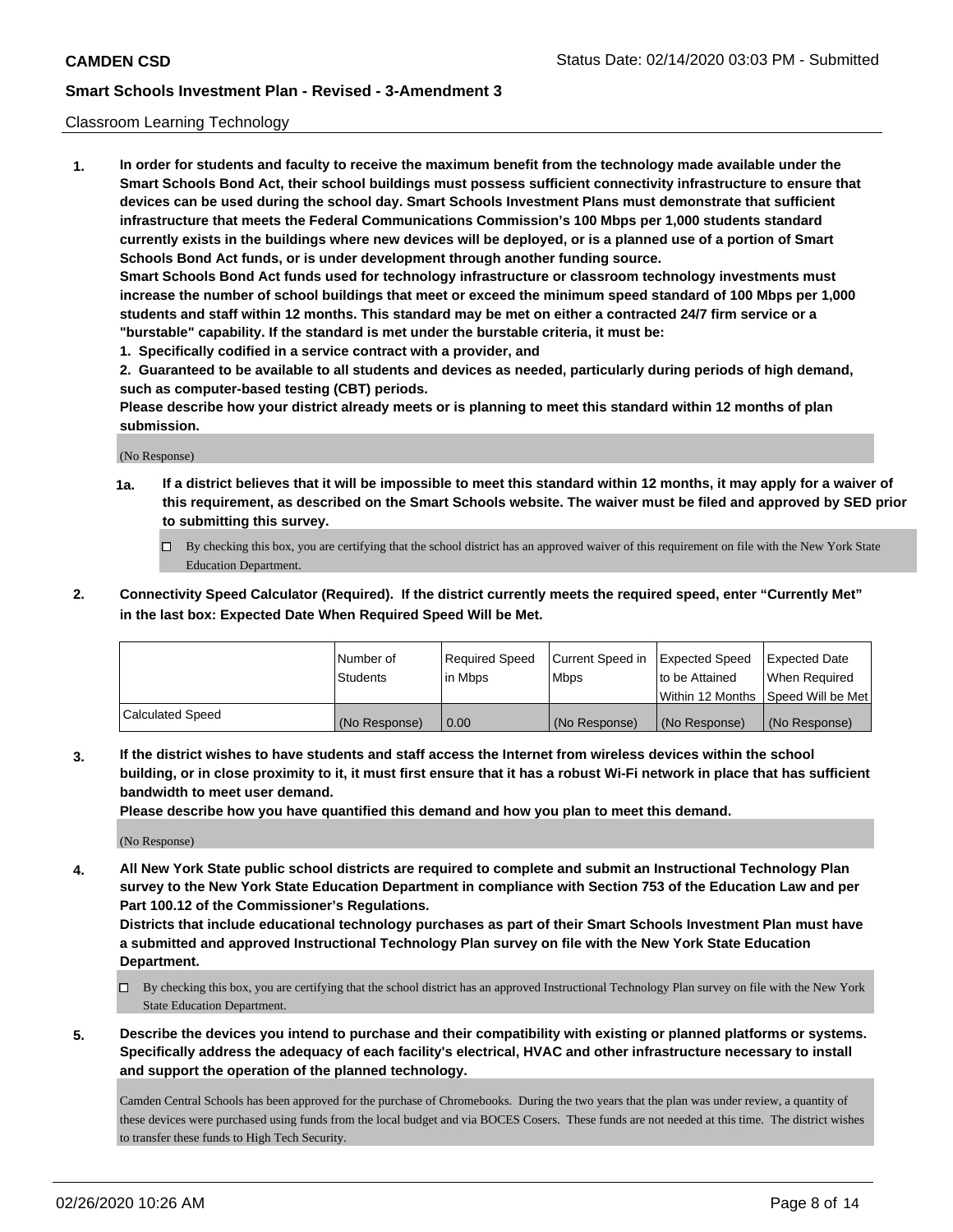### Classroom Learning Technology

- **6. Describe how the proposed technology purchases will:**
	- **> enhance differentiated instruction;**
	- **> expand student learning inside and outside the classroom;**
	- **> benefit students with disabilities and English language learners; and**
	- **> contribute to the reduction of other learning gaps that have been identified within the district.**

**The expectation is that districts will place a priority on addressing the needs of students who struggle to succeed in a rigorous curriculum. Responses in this section should specifically address this concern and align with the district's Instructional Technology Plan (in particular Question 2 of E. Curriculum and Instruction: "Does the district's instructional technology plan address the needs of students with disabilities to ensure equitable access to instruction, materials and assessments?" and Question 3 of the same section: "Does the district's instructional technology plan address the provision of assistive technology specifically for students with disabilities to ensure access to and participation in the general curriculum?")**

**In addition, describe how the district ensures equitable access to instruction, materials and assessments and participation in the general curriculum for both SWD and English Language Learners/Multilingual Learners (ELL/MLL) students.**

(No Response)

**7. Where appropriate, describe how the proposed technology purchases will enhance ongoing communication with parents and other stakeholders and help the district facilitate technology-based regional partnerships, including distance learning and other efforts.**

(No Response)

**8. Describe the district's plan to provide professional development to ensure that administrators, teachers and staff can employ the technology purchased to enhance instruction successfully.**

**Note: This response should be aligned and expanded upon in accordance with your district's response to Question 1 of F. Professional Development of your Instructional Technology Plan: "Please provide a summary of professional development offered to teachers and staff, for the time period covered by this plan, to support technology to enhance teaching and learning. Please include topics, audience and method of delivery within your summary."**

(No Response)

- **9. Districts must contact one of the SUNY/CUNY teacher preparation programs listed on the document on the left side of the page that supplies the largest number of the district's new teachers to request advice on innovative uses and best practices at the intersection of pedagogy and educational technology.**
	- By checking this box, you certify that you have contacted the SUNY/CUNY teacher preparation program that supplies the largest number of your new teachers to request advice on these issues.
	- **9a. Please enter the name of the SUNY or CUNY Institution that you contacted.**

SUNY Cortland

**9b. Enter the primary Institution phone number.**

607-753-2011

**9c. Enter the name of the contact person with whom you consulted and/or will be collaborating with on innovative uses of technology and best practices.**

Dr. Chris Widdall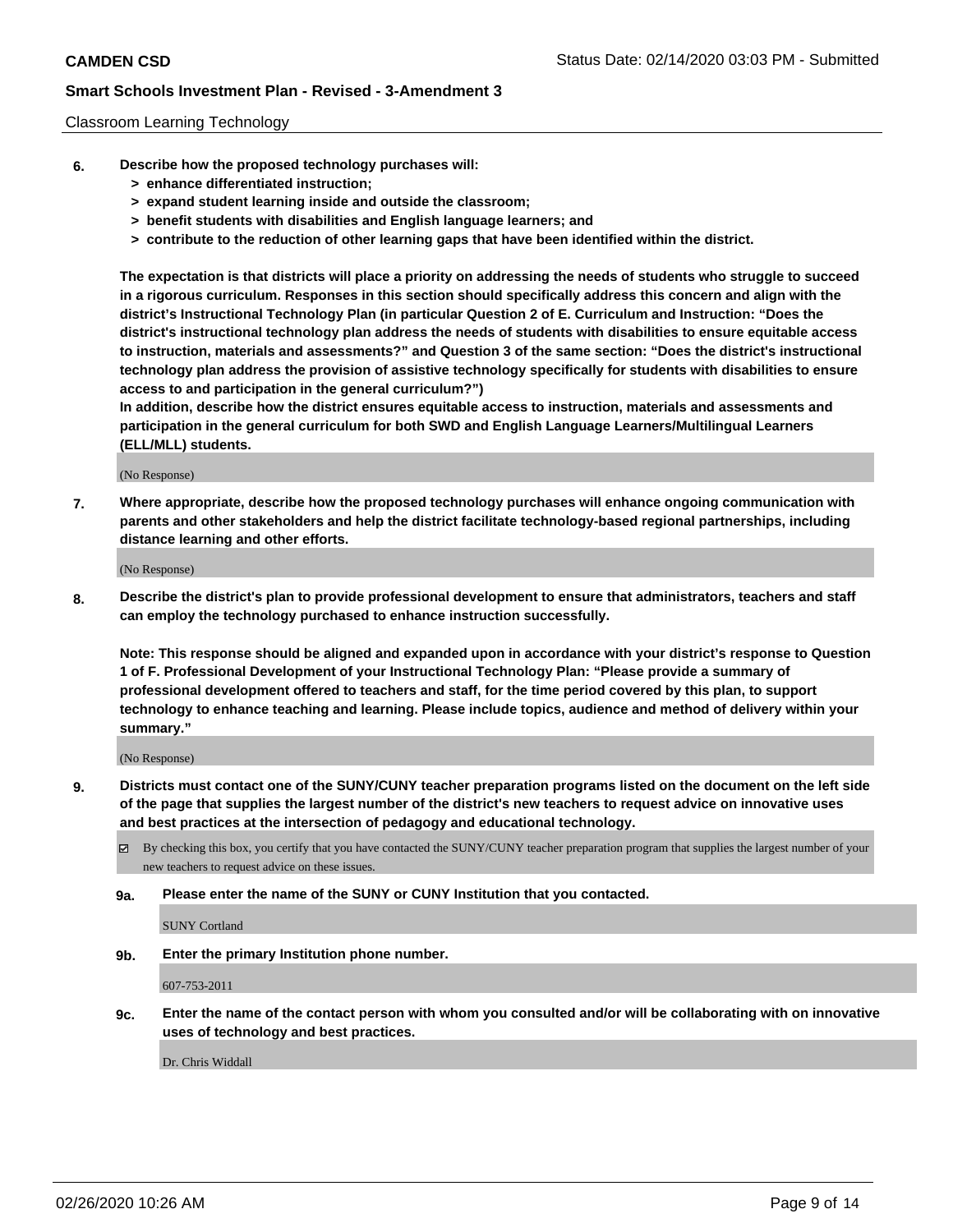### Classroom Learning Technology

**10. To ensure the sustainability of technology purchases made with Smart Schools funds, districts must demonstrate a long-term plan to maintain and replace technology purchases supported by Smart Schools Bond Act funds. This sustainability plan shall demonstrate a district's capacity to support recurring costs of use that are ineligible for Smart Schools Bond Act funding such as device maintenance, technical support, Internet and wireless fees, maintenance of hotspots, staff professional development, building maintenance and the replacement of incidental items. Further, such a sustainability plan shall include a long-term plan for the replacement of purchased devices and equipment at the end of their useful life with other funding sources.**

 $\boxtimes$  By checking this box, you certify that the district has a sustainability plan as described above.

**11. Districts must ensure that devices purchased with Smart Schools Bond funds will be distributed, prepared for use, maintained and supported appropriately. Districts must maintain detailed device inventories in accordance with generally accepted accounting principles.**

By checking this box, you certify that the district has a distribution and inventory management plan and system in place.

**12. Please detail the type, quantity, per unit cost and total cost of the eligible items under each sub-category.**

| Select the allowable expenditure | I Item to be Purchased        | Quantity | Cost per Item | <b>Total Cost</b> |
|----------------------------------|-------------------------------|----------|---------------|-------------------|
| type.                            |                               |          |               |                   |
| Repeat to add another item under |                               |          |               |                   |
| each type.                       |                               |          |               |                   |
| <b>Laptop Computers</b>          | Acer c740 3205U 4 GB Chrome   | $-213$   | 233.00        | $-49,629.00$      |
| <b>Other Costs</b>               | <b>ACAD Google Management</b> | $-214$   | 25.00         | $-5,350.00$       |
|                                  |                               | $-427$   | 258.00        | $-54.979$         |

#### **13. Final 2014-15 BEDS Enrollment to calculate Nonpublic Sharing Requirement (no changes allowed.)**

|              | <b>Public Enrollment</b> | Nonpublic Enrollment | Total Enrollment | l Nonpublic<br>l Percentage |
|--------------|--------------------------|----------------------|------------------|-----------------------------|
| l Enrollment | 2.167                    |                      | 2.167.00         | 0.00                        |

#### **14. If you are submitting an allocation for Classroom Learning Technology complete this table.**

|                          | Public School Sub-Allocation | <b>Estimated Nonpublic Loan</b><br>Amount<br>(Based on Percentage Above) | <b>Estimated Total Public and</b><br>Nonpublic Sub-Allocation |
|--------------------------|------------------------------|--------------------------------------------------------------------------|---------------------------------------------------------------|
| Interactive Whiteboards  | 0.00                         | $-0.00$                                                                  | 0.00                                                          |
| <b>Computer Servers</b>  | 0.00                         | $-0.00$                                                                  | 0.00                                                          |
| <b>Desktop Computers</b> | 0.00                         | $-0.00$                                                                  | 0.00                                                          |
| <b>Laptop Computers</b>  | $-49,629.00$                 | 0.00                                                                     | $-49,629.00$                                                  |
| <b>Tablet Computers</b>  | 0.00                         | $-0.00$                                                                  | 0.00                                                          |
| <b>Other Costs</b>       | $-5,350.00$                  | 0.00                                                                     | $-5,350.00$                                                   |
| Totals:                  | $-54,979.00$                 | 0                                                                        | $-54,979$                                                     |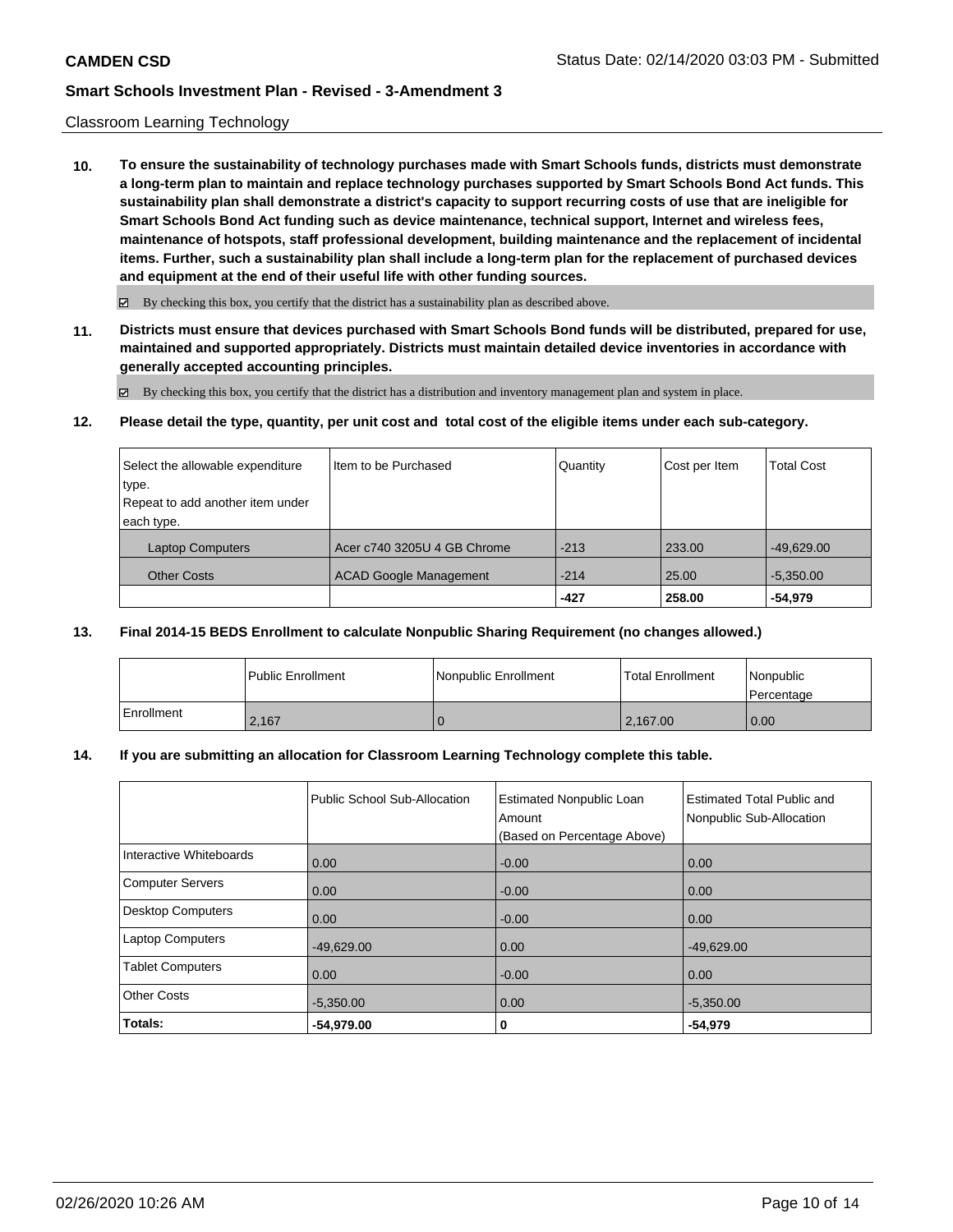#### Pre-Kindergarten Classrooms

**1. Provide information regarding how and where the district is currently serving pre-kindergarten students and justify the need for additional space with enrollment projections over 3 years.**

(No Response)

- **2. Describe the district's plan to construct, enhance or modernize education facilities to accommodate prekindergarten programs. Such plans must include:**
	- **Specific descriptions of what the district intends to do to each space;**
	- **An affirmation that new pre-kindergarten classrooms will contain a minimum of 900 square feet per classroom;**
	- **The number of classrooms involved;**
	- **The approximate construction costs per classroom; and**
	- **Confirmation that the space is district-owned or has a long-term lease that exceeds the probable useful life of the improvements.**

(No Response)

**3. Smart Schools Bond Act funds may only be used for capital construction costs. Describe the type and amount of additional funds that will be required to support ineligible ongoing costs (e.g. instruction, supplies) associated with any additional pre-kindergarten classrooms that the district plans to add.**

(No Response)

**4. All plans and specifications for the erection, repair, enlargement or remodeling of school buildings in any public school district in the State must be reviewed and approved by the Commissioner. Districts that plan capital projects using their Smart Schools Bond Act funds will undergo a Preliminary Review Process by the Office of Facilities Planning.**

**Please indicate on a separate row each project number given to you by the Office of Facilities Planning.**

| Project Number |  |
|----------------|--|
| (No Response)  |  |
|                |  |

**5. Please detail the type, quantity, per unit cost and total cost of the eligible items under each sub-category.**

| Select the allowable expenditure | Item to be purchased | Quantity      | Cost per Item | <b>Total Cost</b> |
|----------------------------------|----------------------|---------------|---------------|-------------------|
| type.                            |                      |               |               |                   |
| Repeat to add another item under |                      |               |               |                   |
| each type.                       |                      |               |               |                   |
| (No Response)                    | (No Response)        | (No Response) | (No Response) | 0.00              |
|                                  |                      | U             | 0.00          |                   |

**6. If you have made an allocation for Pre-Kindergarten Classrooms, complete this table. Note that the calculated Total at the bottom of the table must equal the Total allocation for this category that you entered in the SSIP Overview overall budget.**

|                                          | Sub-Allocation |
|------------------------------------------|----------------|
| Construct Pre-K Classrooms               | (No Response)  |
| Enhance/Modernize Educational Facilities | (No Response)  |
| <b>Other Costs</b>                       | (No Response)  |
| Totals:                                  | 0.00           |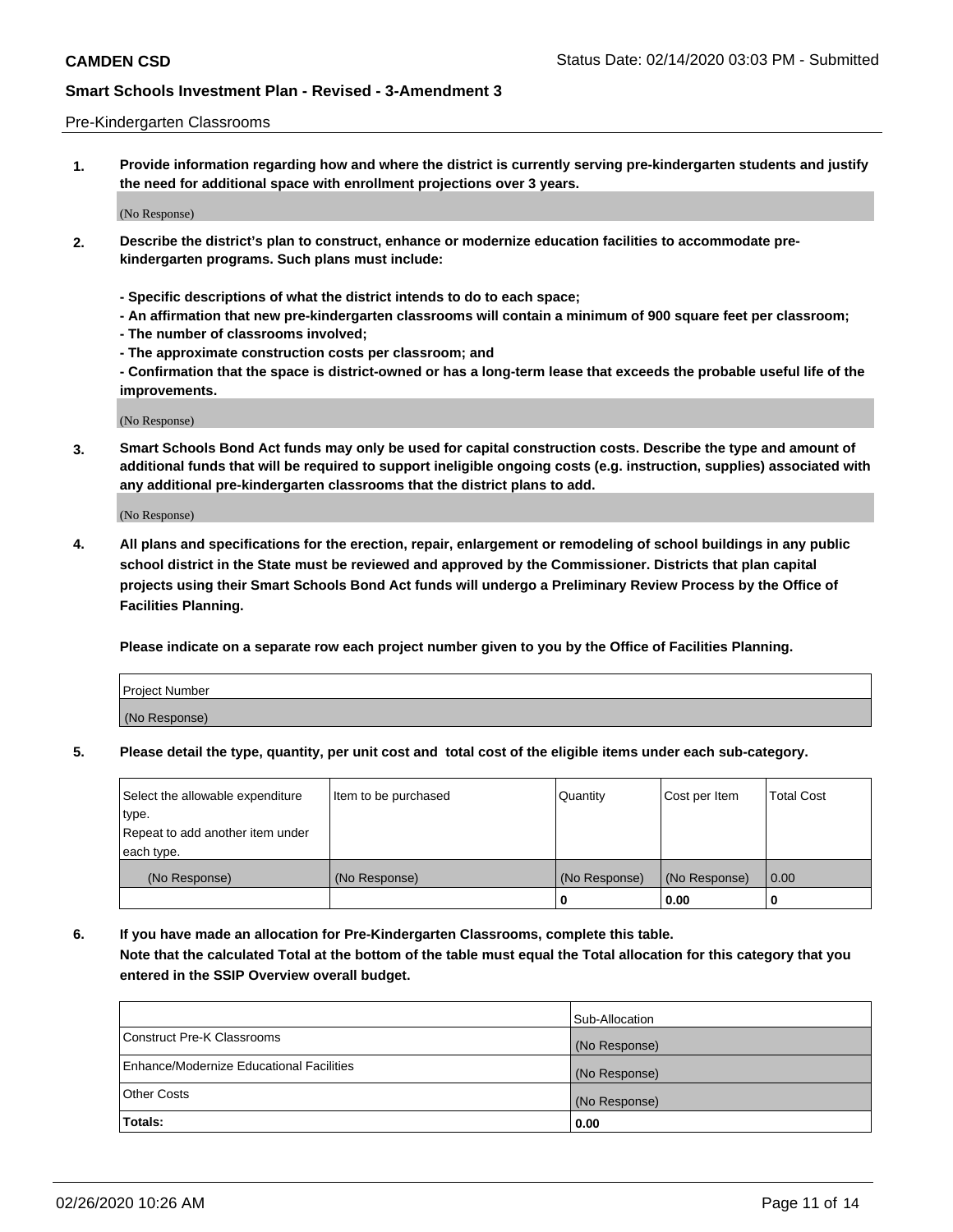Replace Transportable Classrooms

**1. Describe the district's plan to construct, enhance or modernize education facilities to provide high-quality instructional space by replacing transportable classrooms.**

(No Response)

**2. All plans and specifications for the erection, repair, enlargement or remodeling of school buildings in any public school district in the State must be reviewed and approved by the Commissioner. Districts that plan capital projects using their Smart Schools Bond Act funds will undergo a Preliminary Review Process by the Office of Facilities Planning.**

**Please indicate on a separate row each project number given to you by the Office of Facilities Planning.**

| Project Number |  |
|----------------|--|
|                |  |
|                |  |
|                |  |
| (No Response)  |  |
|                |  |
|                |  |

**3. For large projects that seek to blend Smart Schools Bond Act dollars with other funds, please note that Smart Schools Bond Act funds can be allocated on a pro rata basis depending on the number of new classrooms built that directly replace transportable classroom units.**

**If a district seeks to blend Smart Schools Bond Act dollars with other funds describe below what other funds are being used and what portion of the money will be Smart Schools Bond Act funds.**

(No Response)

**4. Please detail the type, quantity, per unit cost and total cost of the eligible items under each sub-category.**

| Select the allowable expenditure | Item to be purchased | Quantity      | Cost per Item | Total Cost |
|----------------------------------|----------------------|---------------|---------------|------------|
| ∣type.                           |                      |               |               |            |
| Repeat to add another item under |                      |               |               |            |
| each type.                       |                      |               |               |            |
| (No Response)                    | (No Response)        | (No Response) | (No Response) | 0.00       |
|                                  |                      | u             | 0.00          |            |

**5. If you have made an allocation for Replace Transportable Classrooms, complete this table. Note that the calculated Total at the bottom of the table must equal the Total allocation for this category that you entered in the SSIP Overview overall budget.**

|                                                | Sub-Allocation |
|------------------------------------------------|----------------|
| Construct New Instructional Space              | (No Response)  |
| Enhance/Modernize Existing Instructional Space | (No Response)  |
| Other Costs                                    | (No Response)  |
| Totals:                                        | 0.00           |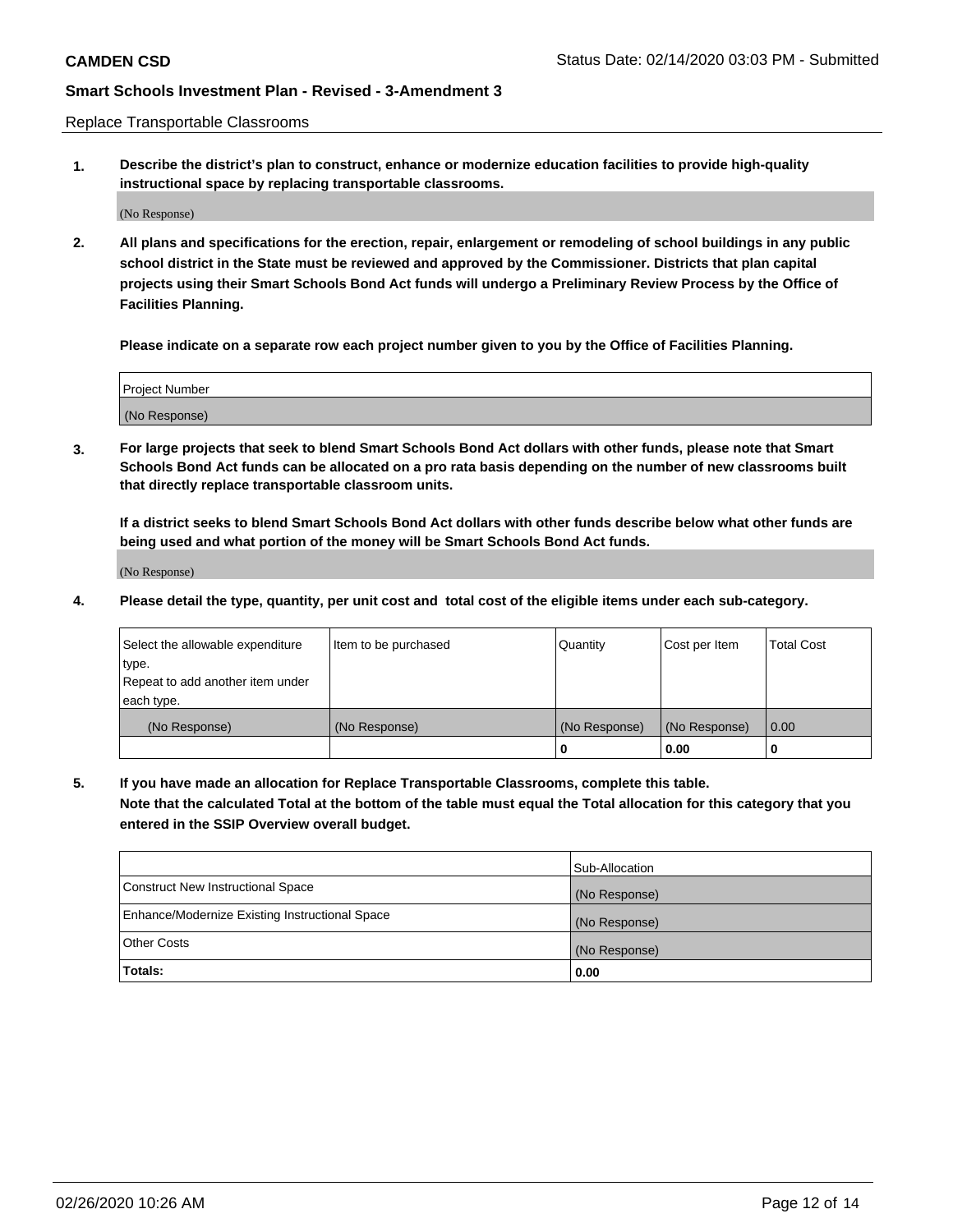## High-Tech Security Features

# **1. Describe how you intend to use Smart Schools Bond Act funds to install high-tech security features in school buildings and on school campuses.**

Video Security is a component of a strong security system. The ability to review events and the people involved is critical to a strong security plan. All of Camden Central Schools have a basic video system with a number of cameras. While some are analog and some are digital, the recording servers are primary out dated DVR units. These units have limited storage capacity and no capacity for archiving specific events. As the first step in the upgrade and expansion of the video security system, Camden wishes to use previously awarded funds to purchase two video security storage servers. These units will allow the district to store all video events for a longer period. They will also be able to archive specific events indefinitely for future review and refrence.

**2. All plans and specifications for the erection, repair, enlargement or remodeling of school buildings in any public school district in the State must be reviewed and approved by the Commissioner. Smart Schools plans with any expenditures in the High-Tech Security category require a project number from the Office of Facilities Planning. Districts must submit an SSBA LOI and receive project numbers prior to submitting the SSIP. As indicated on the LOI, some projects may be eligible for a streamlined review and will not require a building permit. Please indicate on a separate row each project number given to you by the Office of Facilities Planning.**

| <b>Project Number</b> |  |
|-----------------------|--|
| 41-06-01-04-7-999-BA2 |  |

- **3. Was your project deemed eligible for streamlined Review?**
	- Yes
	- $\square$  No
	- **3a. Districts with streamlined projects must certify that they have reviewed all installations with their licensed architect or engineer of record, and provide that person's name and license number. The licensed professional must review the products and proposed method of installation prior to implementation and review the work during and after completion in order to affirm that the work was code-compliant, if requested.**

By checking this box, you certify that the district has reviewed all installations with a licensed architect or engineer of record.

## **4. Include the name and license number of the architect or engineer of record.**

| Name       | License Number |
|------------|----------------|
| James King | 15925          |

**5. Please detail the type, quantity, per unit cost and total cost of the eligible items under each sub-category.**

| Select the allowable expenditure<br>type.<br>Repeat to add another item under<br>each type. | Item to be purchased                                                                                                                       | Quantity | Cost per Item | <b>Total Cost</b> |
|---------------------------------------------------------------------------------------------|--------------------------------------------------------------------------------------------------------------------------------------------|----------|---------------|-------------------|
| <b>Electronic Security System</b>                                                           | Day Automation: Network Video<br>Server, 2U Rack Mount, 137 TB, and<br>Academic Licensing, Includes<br>application configuration services. | 2        | 21,981.00     | 43,962.00         |
| <b>Electronic Security System</b>                                                           | Panda Security Adaptive Defense 360<br>License, 1-Year                                                                                     | 2        | 1,295.00      | 2,590.00          |
| <b>Electronic Security System</b>                                                           | Day Automation Technical Server<br>Installation                                                                                            | 2        | 1.702.00      | 3,404.00          |
| <b>Other Costs</b>                                                                          | Architect fees and Contingencies                                                                                                           |          | 5,000.00      | 5,000.00          |